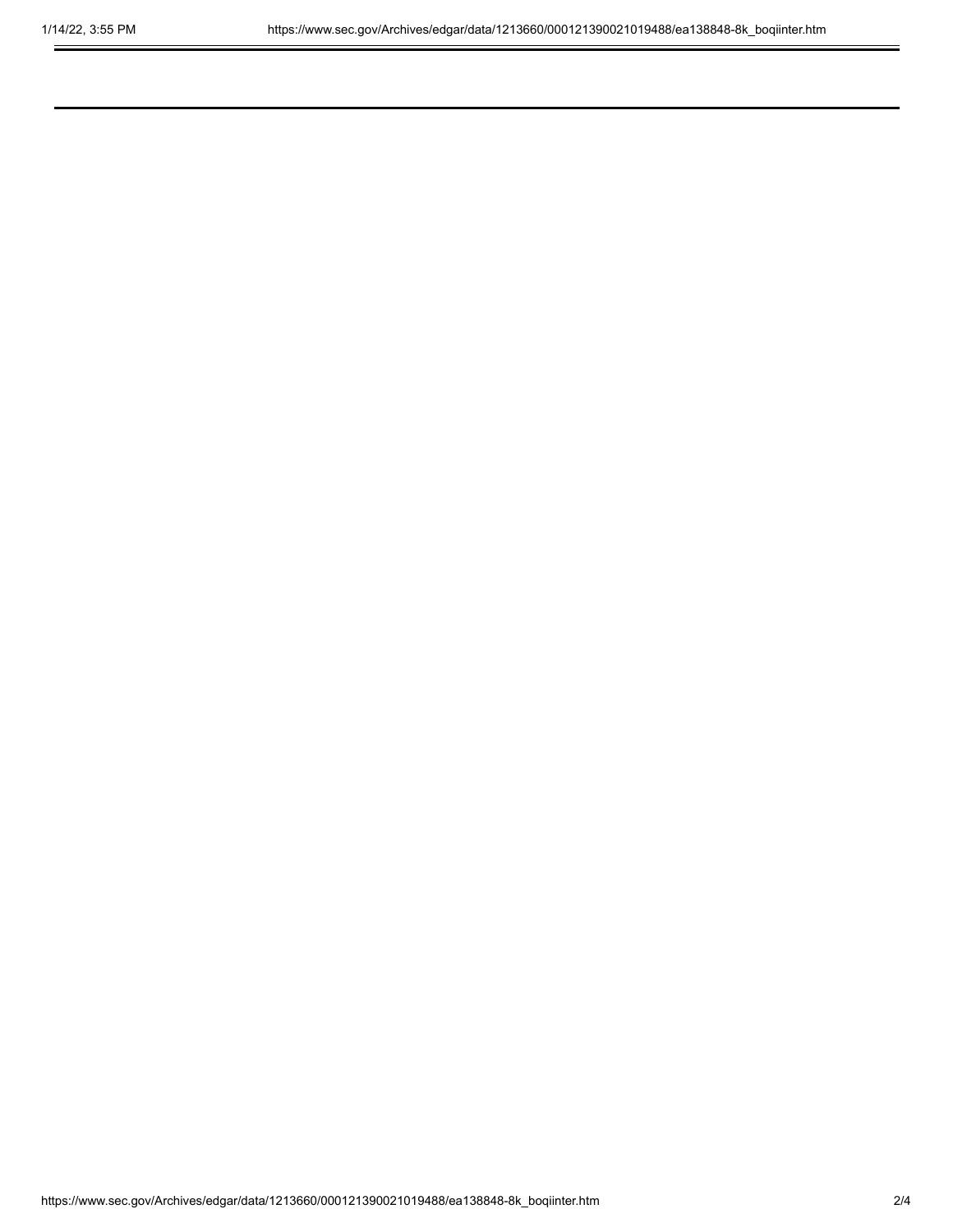## **ITEM 2.02 RESULTS OF OPERATIONS AND FINANCIAL CONDITION.**

On April 1, 2021, the Registrant reported its results of operations for the year ended December 31, 2020. A copy of the press release issued by the Registrant in this connection is furnished herewith as Exhibit 99.1.

The information in this Item in this Current Report on Form 8-K and Exhibit 99.1 attached hereto are being furnished and shall not be deemed "filed" for purposes of Section 18 of the Securities Exchange Act of 1934 (the "Exchange Act") or otherwise subject to the liabilities of that section, nor shall it be deemed incorporated by reference in any filing under the Securities Act of 1933 or the Exchange Act, regardless of any general incorporation language in such filing.

# **ITEM 9.01 FINANCIAL STATEMENTS AND EXHIBITS.**

(c) Exhibits

Exhibit 99.1 Press [Release](https://www.sec.gov/Archives/edgar/data/1213660/000121390021019488/ea13884899-1_boqiinter.htm) dated April 1, 2021